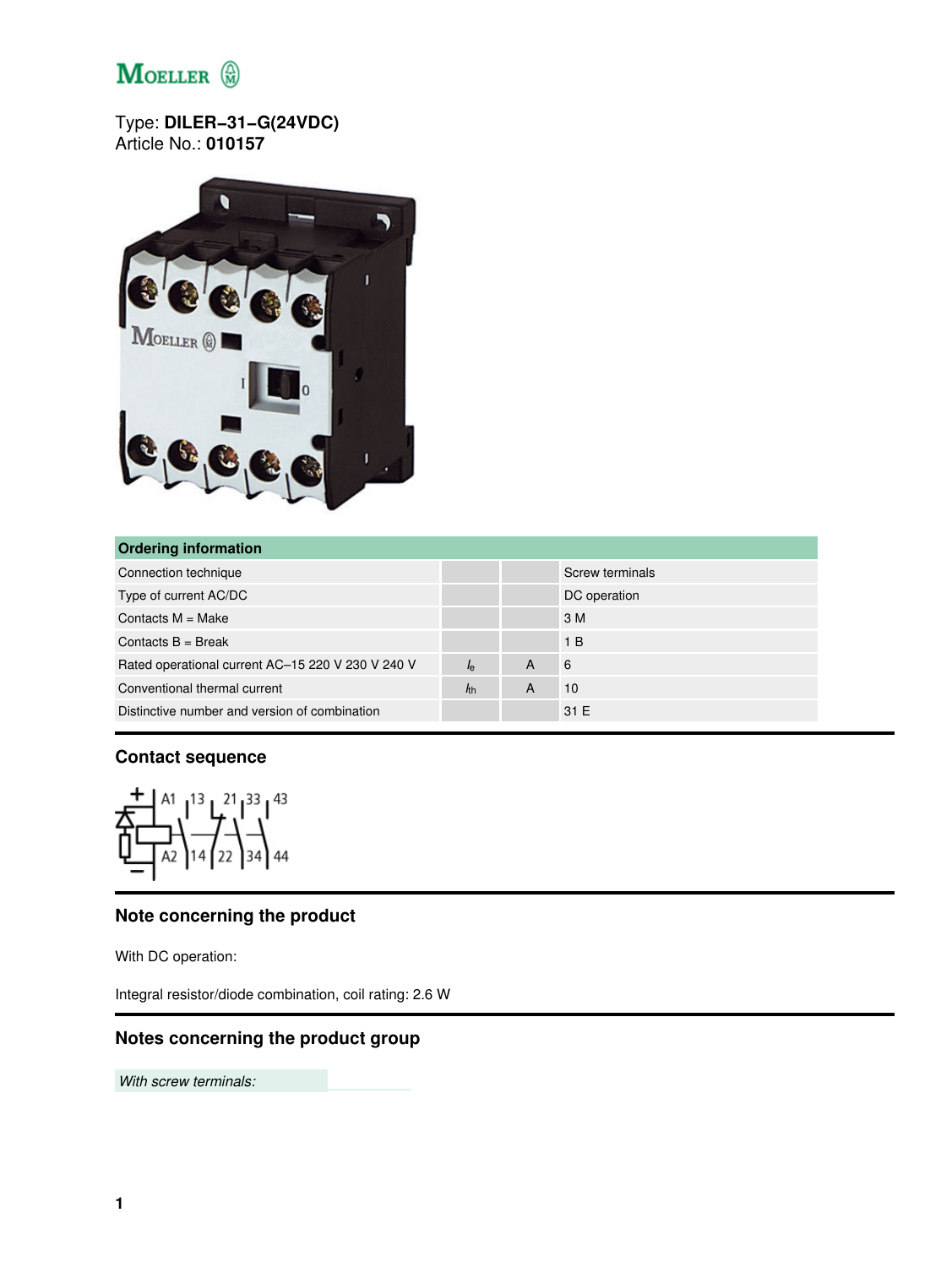

| General                                                                 |             |                                                                                   |
|-------------------------------------------------------------------------|-------------|-----------------------------------------------------------------------------------|
| <b>Standards</b>                                                        |             | IEC/EN 60947, VDE 0660, UL, CSA                                                   |
| Climatic proofing                                                       |             | Damp heat, constant, to IEC 60068-2-78;<br>Damp heat, cyclical, to IEC 60068-2-30 |
| Protection against direct contact when actuated from<br>front (IEC 536) |             | Finger- and back-of-hand proof                                                    |
| Terminal capacities                                                     |             |                                                                                   |
| Pozidriy screwdriver                                                    | <b>Size</b> | $\overline{2}$                                                                    |
| max. tightening torque                                                  | Nm          | 1.2                                                                               |